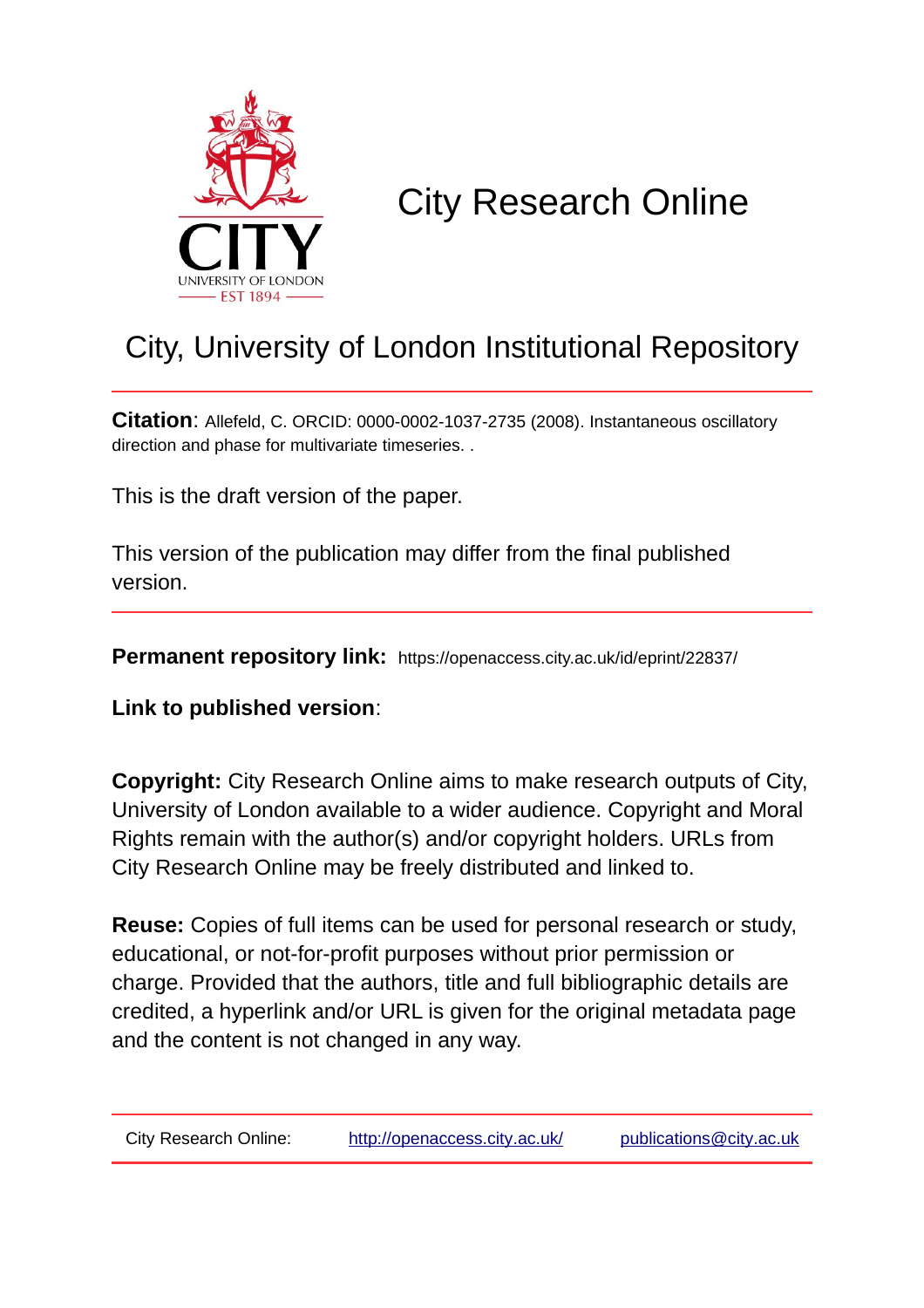## Instantaneous oscillatory direction and phase for multivariate timeseries

Carsten Allefeld

Institute for Frontier Areas of Psychology and Mental Health, Freiburg (Germany) Technical Report, 2008-7-22

#### **Abstract**

This text describes a generalization of the analytic signal [\(Gabor](#page-3-0), [1946](#page-3-0)) approach for the definition of instantaneous amplitude and phase to the case of multivariate signals. It was originally written as an appendix for another paper, where the determination of the locally dominant oscillatory direction (the instantaneous amplitude) described here is used as a preprocessing step for another kind of data analysis. The text is reproduced in a 'standalone' form because the procedure might prove useful in other contexts too, especially for the purpose of phase synchronization analysis [\(Rosenblum et al., 1996](#page-3-1)) between two (or more) multivariate *sets* of time series [\(Pascual-Marqui, 2007](#page-3-2)).

The local oscillatory behavior of a real-valued univariate signal  $x(t)$  is commonly characterized using the corresponding complex-valued analytic signal  $z(t)$ . It is obtained by combining  $x(t)$  with an imaginary part,

$$
z(t) = x(t) + i y(t),
$$

which is defined as the Hilbert transform of *x*,

$$
y(t) = \mathbf{H} x(t) = \frac{1}{\pi} \operatorname{pv} \int_{-\infty}^{\infty} \frac{x(t')}{t - t'} \mathrm{d}t',
$$

where P.V. denotes the Cauchy principal value of the integral. Under the condition that  $x(t)$  is dominated by a single frequency component, its instantaneous amplitude  $A(t)$  and phase  $\phi(t)$  can be determined via the analytic signal according to

$$
A(t) = |z(t)|, \quad \phi(t) = \arg z(t),
$$

so that

 $x(t) = A(t) \cos \phi(t)$ 

or

$$
z(t) = A(t) \exp(i \phi(t)).
$$

The terms amplitude *A* and phase *φ* as they are used here can be interpreted such that they specify the parameters of a strictly periodic sinusoidal oscillation which *locally matches* the behavior of the observed signal  $x(t)$  at a given instant *t*. In particular,  $\phi(t)$  attains the value 0 (or equivalently, an integer multiple of  $2\pi$ ) whenever the actual value of  $x(t)$  coincides with the associated instantaneous amplitude *A*(*t*).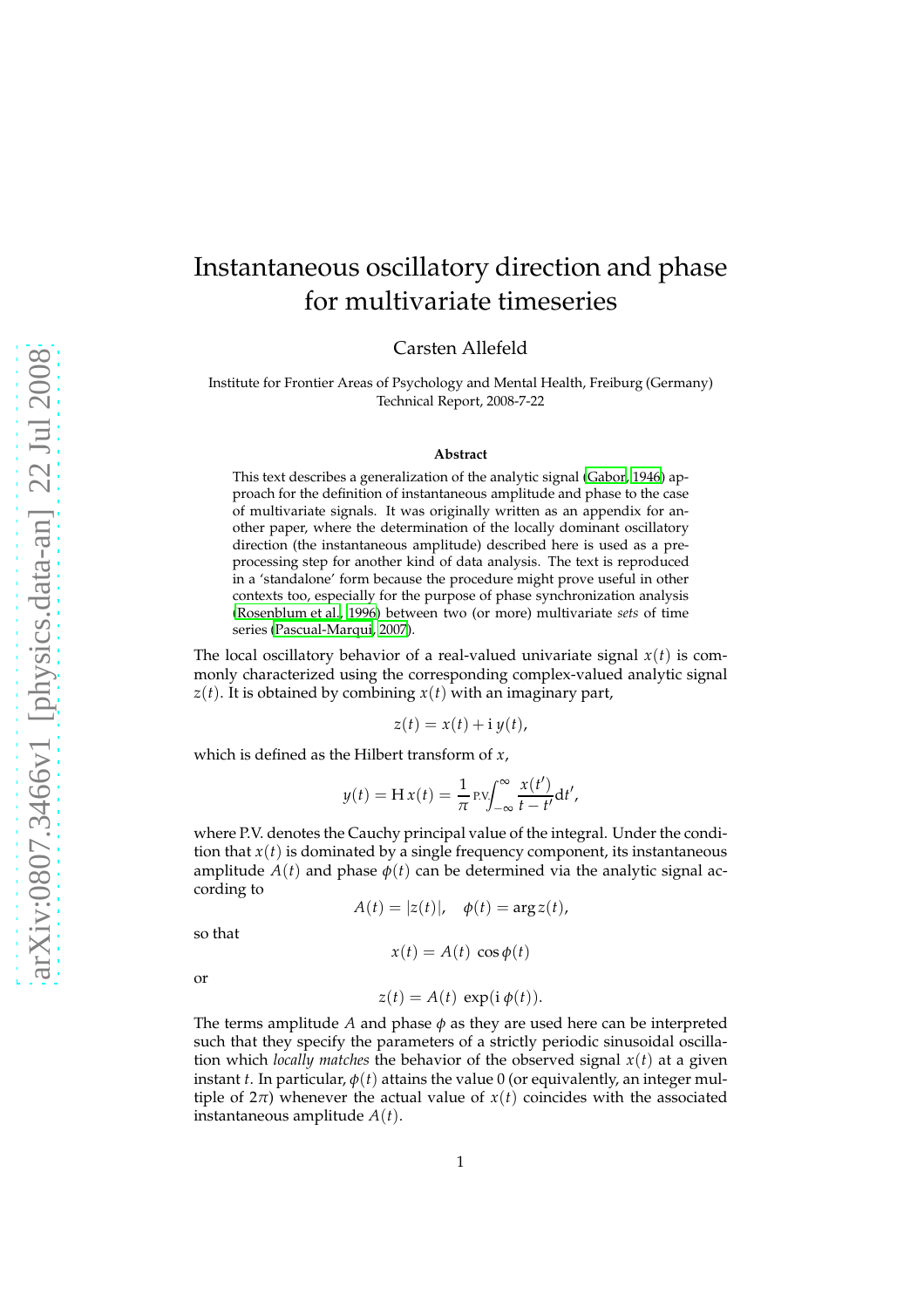

<span id="page-2-0"></span>**Figure 1:** Determination of local ellipse axes. The trajectory formed by the multivariate signal is locally matched to an elliptical orbit, which is defined by the data vector  $\vec{x}$  at a given instant and the corresponding vector  $\vec{y}$  from the signal's channel-wise Hilbert transform as conjugate axes. The main axes of the ellipse,  $\vec{a}$  and  $\vec{b}$ , are obtained using the associated multivariate instantaneous phase *φ*.

These properties of the analytic signal can also be utilized to determine the parameters of the locally matching oscillation for a multivariate signal  $\vec{x}(t) = (x_i(t))$  (*i* = 1...K). We assume that each component signal  $x_i(t)$  is dominated by a single frequency and that the frequencies of different signals are practically identical. Using  $\vec{v}(t)$  to denote the channel-wise Hilbert transform of  $\vec{x}(t)$  and  $\vec{z}(t)$  for its channel-wise completion to the analytic signal, the local extension of the signal's oscillatory behavior for instant *t* is obtained with

$$
\vec{z}_t(\theta) = \vec{z}(t) \, \exp(i \, \theta),
$$

parametrized by  $\theta \in [0, 2\pi]$ . Its real part

$$
\vec{x}_t(\theta) = \vec{x}(t)\cos\theta - \vec{y}(t)\sin\theta
$$

gives the multivariate oscillation that locally matches the behavior of the signal at instant *t*; its trajectory is an *elliptical orbit* with conjugate axes defined by the vectors  $\vec{x}(t)$  and  $\vec{y}(t)$ .

From these conjugate axes, the main axes  $\vec{a}(t)$  and  $\vec{b}(t)$  of the local ellipse can be calculated (Fig. [1\)](#page-2-0). It proves useful to do so via introducing a global (channel-independent) instantaneous phase  $\phi(t)$ , such that for  $\phi(t) \in \{0, \frac{1}{2}\pi, \frac{1}{2}\pi\}$  $\pi$ ,  $\frac{3}{2}\pi$ } (or equivalents),  $\vec{x}(t)$  coincides with one of the main axis vectors or its negative. This is achieved choosing

$$
\phi(t) = \frac{1}{2}\arctan\frac{2\,\vec{x}(t)\cdot\vec{y}(t)}{|\vec{x}(t)|^2 - |\vec{y}(t)|^2}.
$$

Since the resulting values in the range  $\left[-\frac{\pi}{4}, \frac{\pi}{4}\right]$  cover only one quarter of a cycle, the outcome may be transformed into an equivalent but more useful